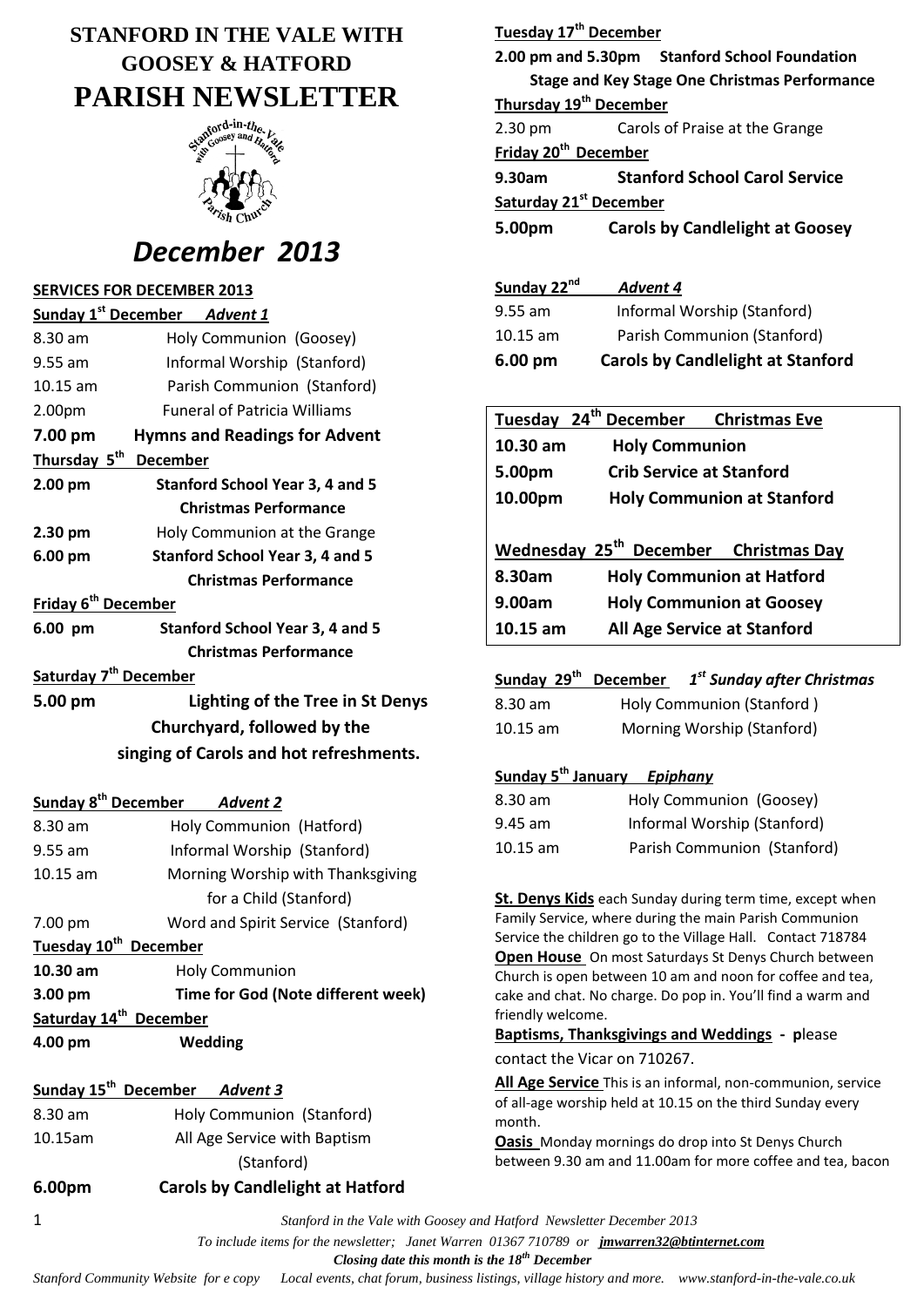butties and chat. A time to relax and catch up after the weekend.

# **From the Registers**

**Funeral Service Monday 28th October Evelyn Victoria Rudman**

# Aged 93 years

| <b>WHO'S WHO IN THE PARISH?</b> |             |  |  |
|---------------------------------|-------------|--|--|
| <b>Vicar</b> The Revd Paul Eddy | 710267      |  |  |
| Assistant (part-time) Curate -  |             |  |  |
| The Revd. Angela Gosden         | 01488 73996 |  |  |
| Wardens                         |             |  |  |
| <b>Margaret Williams</b>        | 710254      |  |  |
| Peter Gill                      | 718224      |  |  |
| <b>Licensed Lay Ministers</b>   |             |  |  |
| Mrs Jill Smith                  | 710473      |  |  |
| Mr Peter Stallabrass            | 710135      |  |  |
| Verger                          |             |  |  |
| Mrs Susan Mayall                |             |  |  |

#### **The Vicar Writes**

This will be the first Christmas in Stanford for the Eddy family, and we are greatly looking forward to it. With 37 'known' events in my diary from Dec 1 to 25, 'I'm sure I'll know all the carols off by heart!

2013 has been a year of contrasts in many ways in the village: the very cold winter/snow, compared to the amazing (and un-typical British) summer we all enjoyed. Then there was the fun and laughter over the Festival weekend, compared to the silence as we watched the Horse and Jockey on fire, and tried to support Charles and Anna.

For many families the year has brought both good and bad times. The large number of weddings brought great joy to many, and were often 'public' events in the village. On the other hand, with great sadness people have gathered (in large and small numbers) to pay their last respects to villagers who have died.

Christmas is a time to stop and reflect on life, to look back at all that has been good this year, to consider the impact we have had on others (for good and bad), and to remember that whatever we face, God is always there and wants to help – however dark or desperate a problem or situation may seem.

2,000 years ago, into a very dark, unjust world, came a baby. Not the sort of Military Strategy we might expect today of the UN to sort out a major mess in the world! But in vulnerability, God sent his only Son, and through His life on earth, Jesus taught about a new Kingdom, a new way of life, a way of living that has purpose and meaning.

And then, to give everyone a fresh start and hope, Jesus took on himself all the wrong that had, and would, be done in the future and died, so that we might live life to the full if we follow Him. That is, if we too might be vulnerable and admit that we want to live a life with purpose and meaning forever – with God guiding us.

Amid all the hustle and bustle this Christmas, may you and I take a few moments to stop and reflect on this year, on

the vulnerability of a baby 2,000 years ago, and perhaps, just perhaps, this Christmas might be one where we really experience the love of God, through His son, for the very first time.

#### **A very Happy Christmas to you all.**

*Paul*

# **Thank You**

### **Winifred Keye**

I wish to thank everyone who did attend the funeral for Winnie. Mum had suffered with Parkinson's for many years. Thank you all for your kindness to her, also for donations received and forwarded to Parkinson's UK. Sincere thanks for caring Jean

### **Operation Christmas Child**

Many thanks to everyone who donated gifts in shoeboxes to this appeal. 58 boxes were collected from Stanford School and 29 from the Church. Most of the boxes will be transported to Belarus, Ukraine and Romania so your boxes will all end up in Eastern Europe.

**Stanford in the Vale Village Hall Christmas Bingo Wednesday 4th December 2013** Doors open at 7.15 for Eyes-down at 7.45pm

Bar and raffle Contact: J. Greenwood 01367 710578

# **Stanford in the Vale Pre School**

# **Christmas Drinks**

-followed by-

# **Annual General Meeting**

**Thursday 5th December 2013 8.00pm** At SITV Pre-school next to the Village Hall

### **Christmas Gift Fayre**

Supporting Riding for the Disabled, Abingdon Branch.

**Stanford in the Vale Village Hall Saturday 7th December 2013 – 1.00pm to 4.00pm** All welcome to come along and find lovely gifts on sale from local Artisans. Licensed bar by the Horse & Jockey. Raffle, Tombola Festive Nibbles, and Bouncy Castle for the 'Young Ones'. Mini workshop 2pm to 3.30pm for children to make a special Christmas gift, - numbers limited!

2 *Stanford in the Vale with Goosey and Hatford Newsletter December 2013*

 *To include items for the newsletter; Janet Warren 01367 710789 or jmwarren32@btinternet.com*

 *Closing date this month is the 18th December*

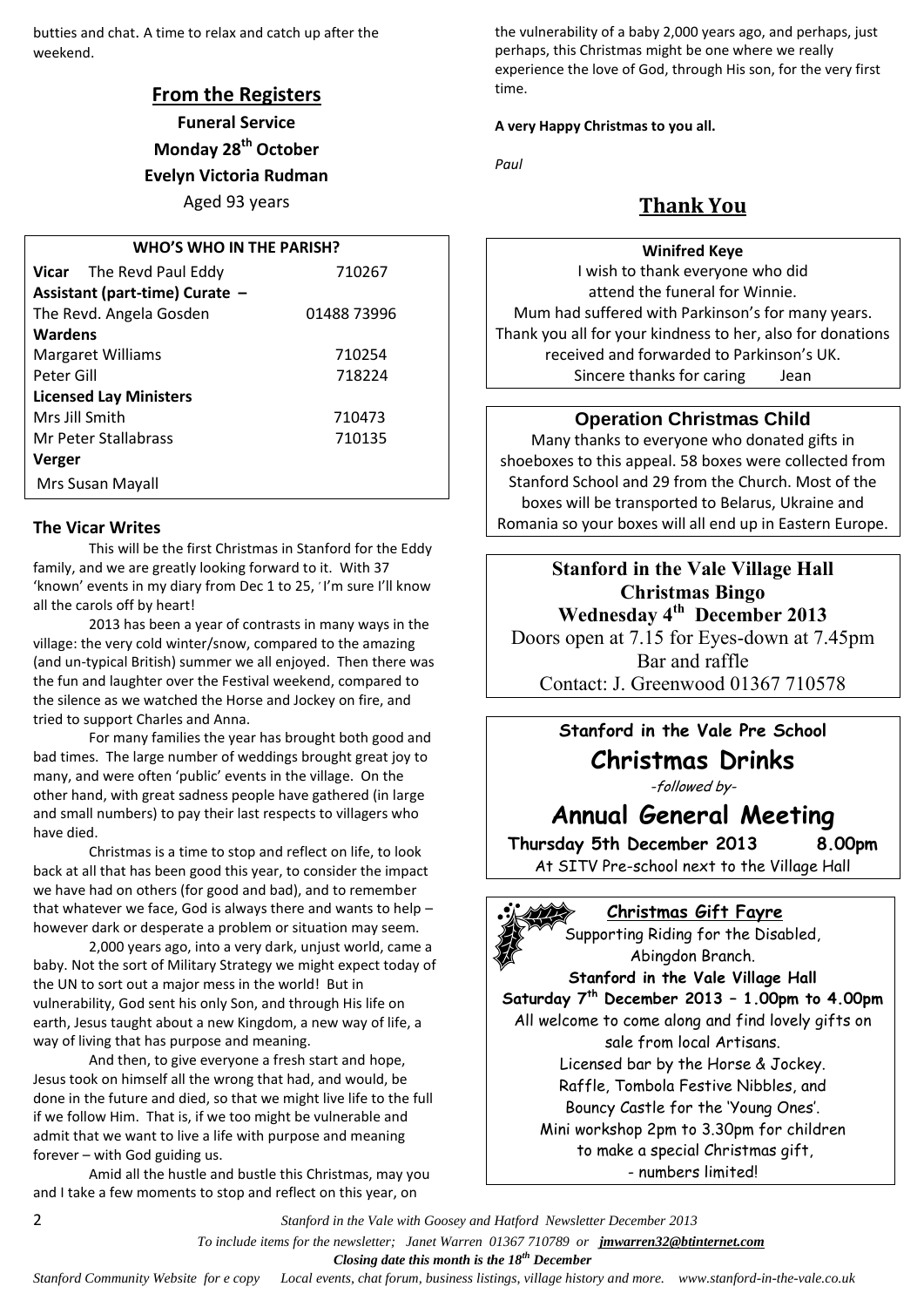**Saturday 7th December 5.00 pm Lighting of the Tree in St Denys Churchyard,** followed by the singing of Carols and hot refreshments.

**Stanford Art Group Monday 9 th December 2013 At 7.15pm In the Small Village Hall** Christmas Crackers led by Beryle Maile.

Come and have a fun evening. All welcome visitors £3 for more info 01367 710754

# **STANFORD IN THE VALE FOOTBALL CLUB CHRISTMAS BINGO At STANFORD IN THE VALE VILLAGE HALL**

**WEDNESDAY 11TH DECEMBER**

**DOORS OPEN 7.30PM**

**EYES DOWN 8.00PM**

**REFRESHMENTS AVAILABLE**

**Enquiries Martin 01367 710724**



**For more information visit the website or contact me directly: www.thefillingstation.org.uk or Chris Weatherall on 07775 564131 or 01367 710208** 

### **THE UNIVERSITY OF THE THIRD AGE** Faringdon & District U3A **Thursday 12th December 2013** 2.30pm CORN EXCHANGE, FARINGDON " The Magic of Opera – Not just shrieking ladies and fat tenors" Jim Mitchell is making another visit to entertain us. Further information from Sylvia Bowley (Chairman) 01367 241296

faringdondistrictu3a.wordpress.com

### **STANFORD IN THE VALE WOMEN'S INSTITUTE will meet in the Village Hall at 7.30p.m. on Wednesday 18th December for Christmas Celebrations**

## **Stanford-in-the-Vale Gardening Club**

There will be no meeting in December and the next meeting will be in January.

# **Cast On Knitting Group**

"Cast On! Knitting Group continues to meet twice a month on the 2nd and last Wednesday evening of the month. While we wait for the Horse and Jockey to re-open, our temporary venue is Stanford Social Club from 7.30pm. Our thanks to the committee for accommodating us. Friendly, fun and free. A great opportunity to make friends and share your hobby. Knitting and crochet skills exchanged. More information [caston@tlkc.co.uk](mailto:caston@tlkc.co.uk) or 710362"

# **Advance Notices**

## **Sunday 26 January, 6pm at St Denys Stanford Music-makers**

Do you play an instrument or sing? We are organising an evening of music at St Denys, where people of all ages can perform a piece/song that they have prepared. A good opportunity for sharing music and performing in front of others, for all levels from beginners up! If you would like to be involved, please contact Joy Hindson on 718552 or [joy\\_hindson@hotmail.com](mailto:joy_hindson@hotmail.com)

# **PANTOMIME 2014**

After a 'break' last year, Stanford Drama Group are pleased to announce that they will be performing **RED RIDING HOOD** on the 6th, 7th, and 8th of February. Booking details next month but get the date in your diary.

# **32nd White Horse Half Marathon Sunday, 6 th April 2014**

Registration has now opened for the 2014 White Horse Half Marathon scheduled to take place on Sunday, 6th April next year. This is a popular, local race established in 1983 and organised by White Horse Harriers AC.

The 2014 race will start at the slightly earlier time than usual of 09:30am in Cane Lane, Grove. As in recent years the route will pass along Newlands Drive before taking the runners out through the village of Denchworth. The runners will then make a long loop out through the villages of Lyford and Charney Bassett back to Denchworth before returning to the finish on Pound Green in Grove.

Anyone requiring further details can contact Dene Stringfellow (Race Director) on 01235 868111 or visit the race web page at

www.whitehorseharriers.org/halfmarathon.html.

3 *Stanford in the Vale with Goosey and Hatford Newsletter December 2013*

 *To include items for the newsletter; Janet Warren 01367 710789 or jmwarren32@btinternet.com*

 *Closing date this month is the 18th December*